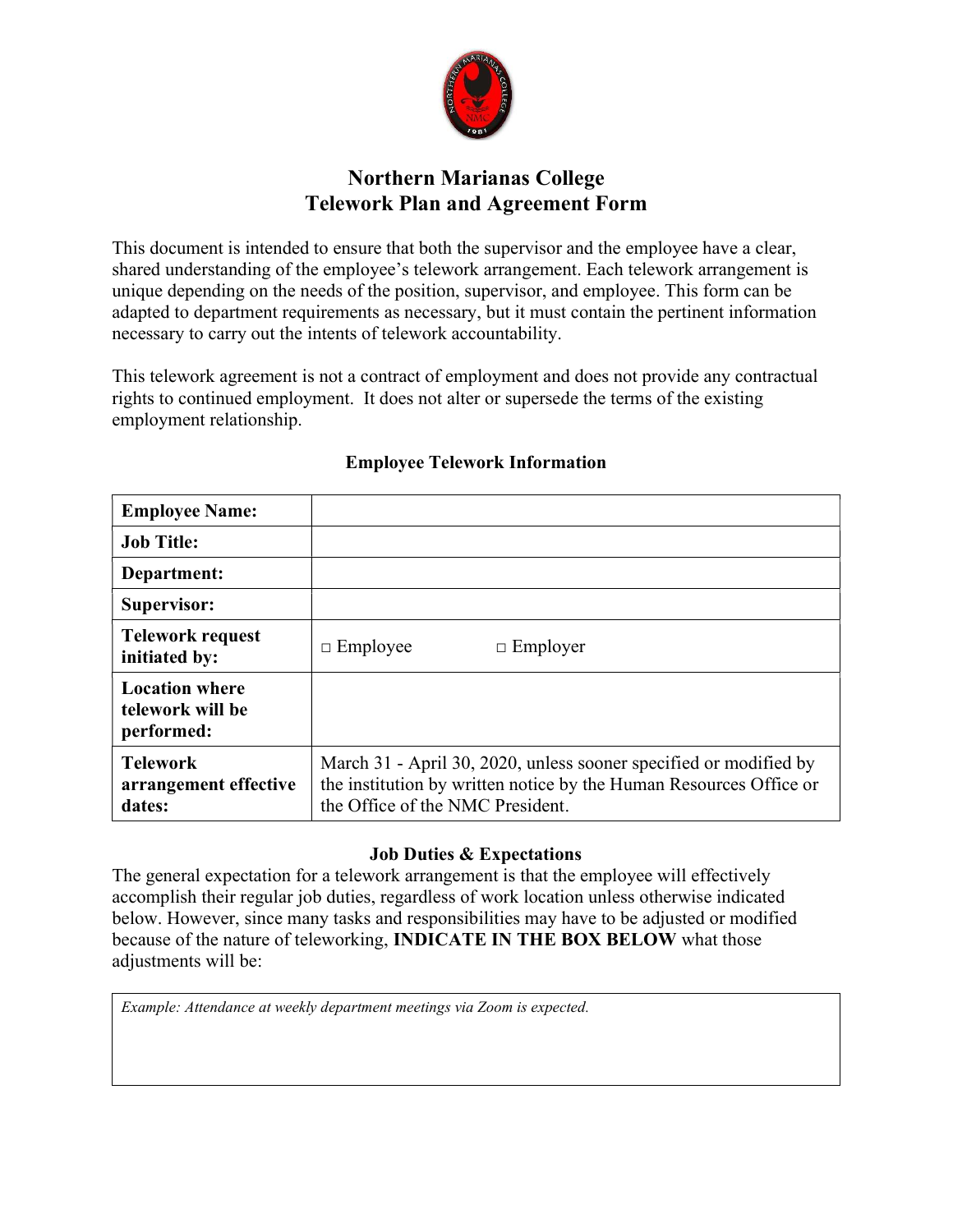## Work Schedule

| Day of Week | <b>Work Hours</b> |
|-------------|-------------------|
| Sunday      |                   |
| Monday      |                   |
| Tuesday     |                   |
| Wednesday   |                   |
| Thursday    |                   |
| Friday      |                   |
| Saturday    |                   |

# Telework Arrangement Modification

The department supervisor or HRO may modify any part of this arrangement at any time. All employee-proposed changes are subject to departmental approval.

Telework agreements should be revisited at least weekly especially as the situation regarding COVID19 continues to evolve. This weekly discussion needs to occur on an agreed-upon date and time between supervisor and employee. Any modifications to this agreement should be discussed between the employee and supervisor and a revised agreement submitted to HRO.

## Equipment and Technology Access

Specify any equipment or technology access the employee will need to telework and whether it will be employee or employer provided. In the event of equipment failure or service interruption, the employee must notify their supervisor immediately to discuss alternate assignments or other options.

All of these items listed below remain the property of the NMC and must be returned to NMC upon request. The computer, MiFi, software, and any other equipment or supplies provided by NMC are for NMC business purposes only. Non-employees must not access the NMC equipment.

The employee may use their [his or her] personal equipment for teleworking purposes. In such cases, the employee will be responsible for the maintenance of their owned equipment.

| Equipment type | Provided by |
|----------------|-------------|
|                |             |
|                |             |
|                |             |
|                |             |
|                |             |
|                |             |
|                |             |
|                |             |